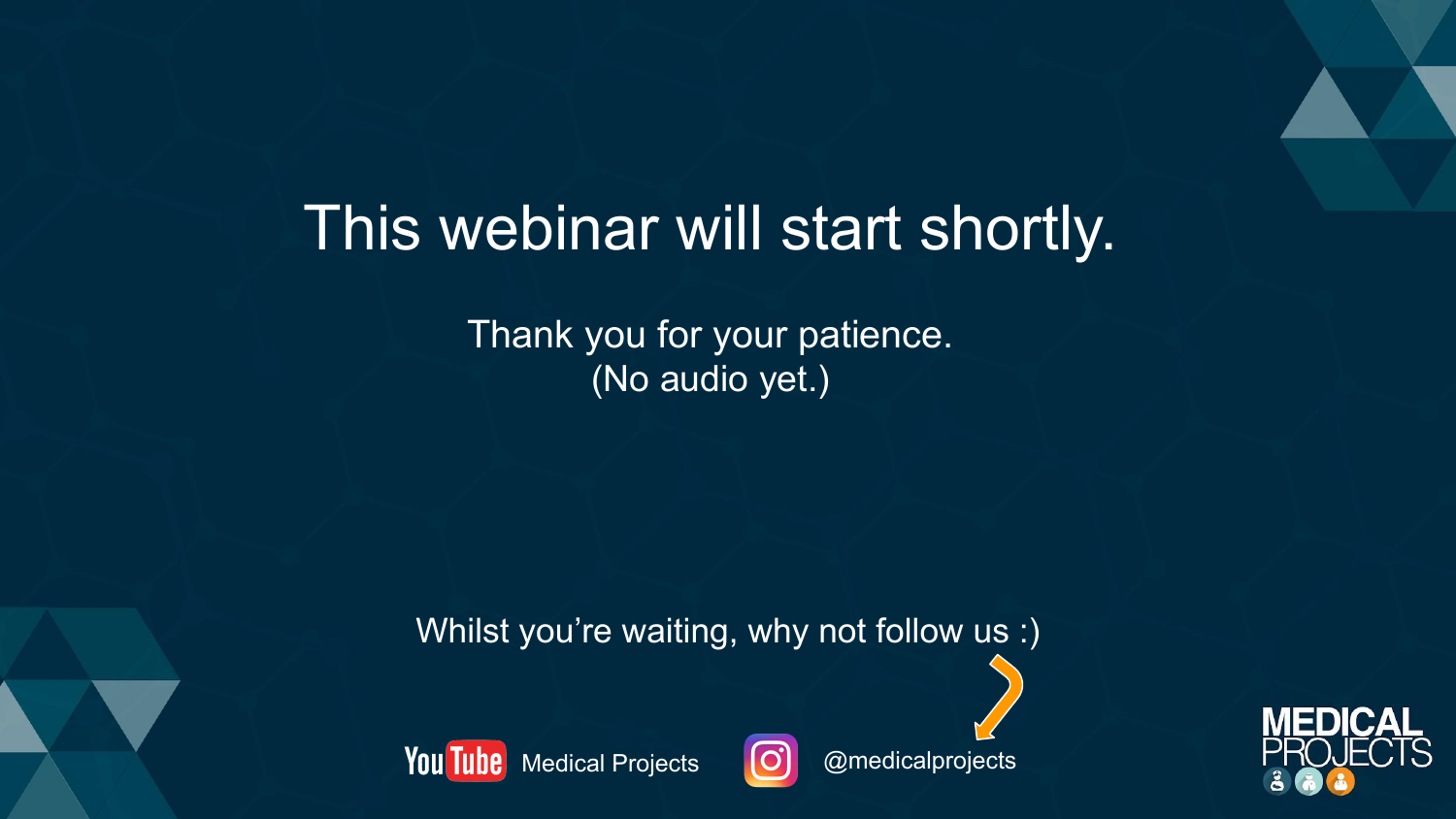# How Much Work Experience Do I Need to get into Medical School?

20 minutes discussion 25 Minutes Q&A from students

Host: Mark Williams

Founder of Medical Projects

### Panelist: Minnie Kenworthy

Fifth year Medical Student





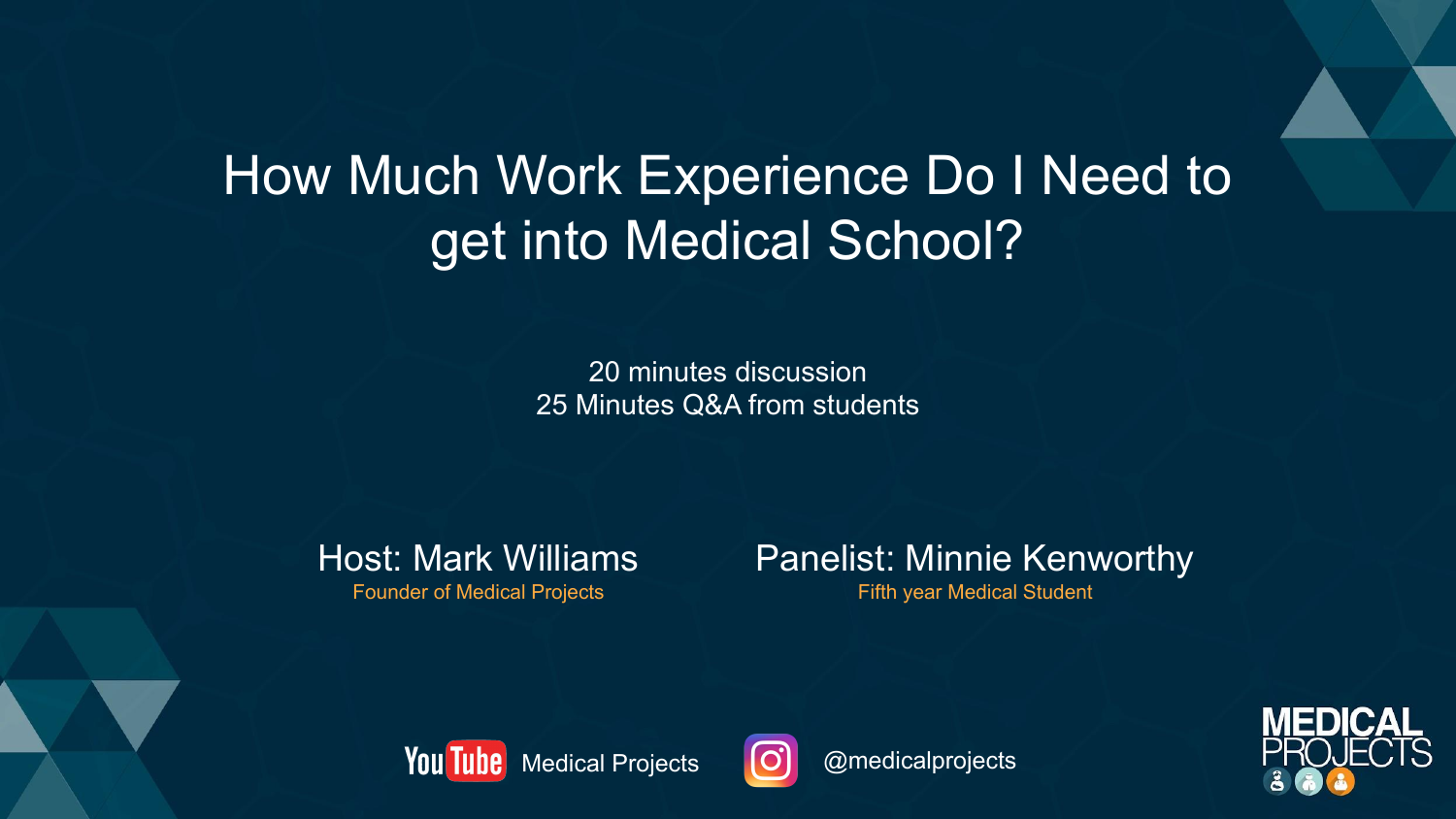## Housekeeping and Introductions:

● This webinar will finish before 8pm

- We will send a recording and slides out within 48 hours
- Q&A section at the end
- Please use the Upvote system
- We will be using poll questions, get involved!

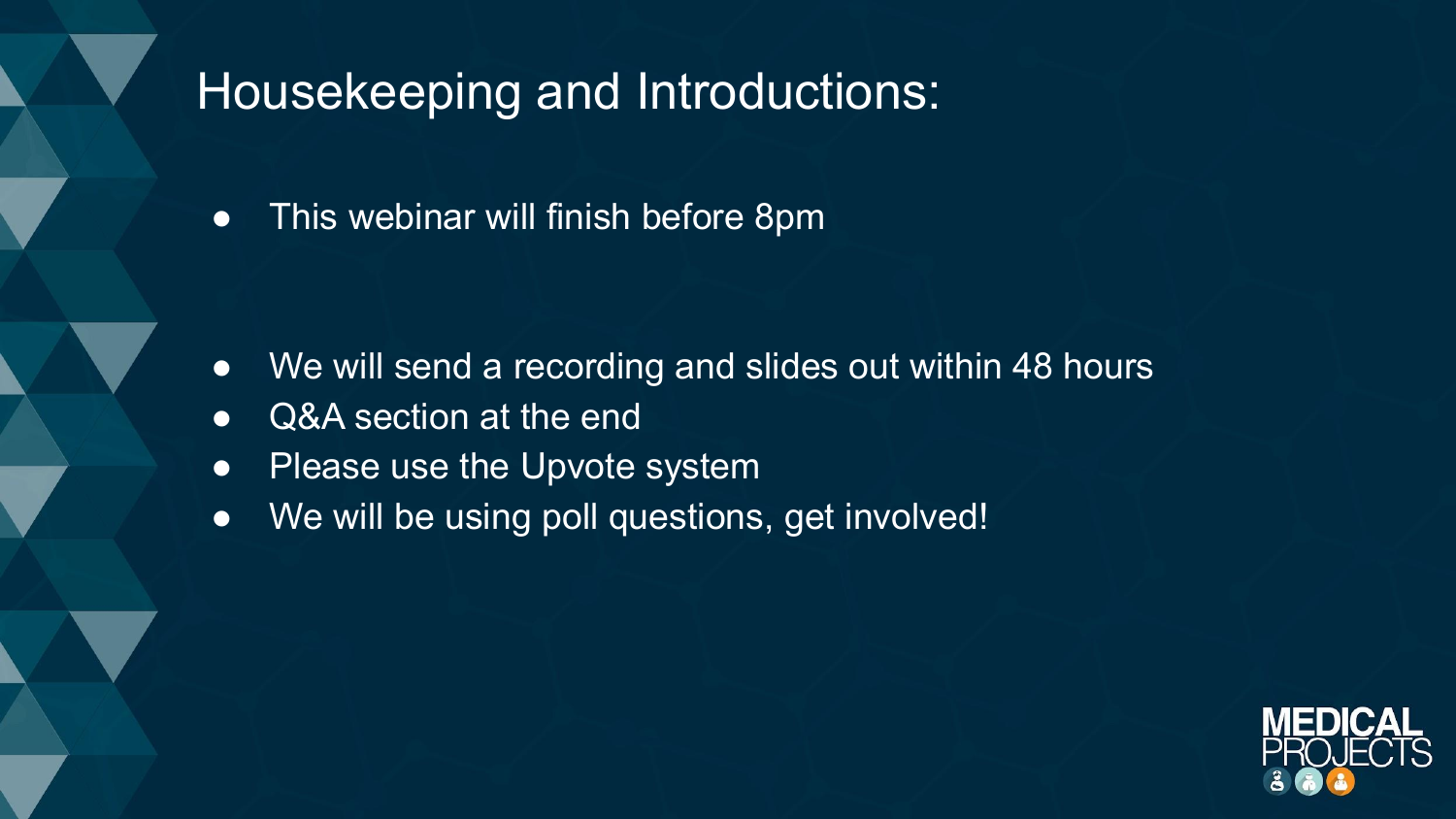## What is work experience?

- The main aim is to get an insight into the role of a doctor and to reflect on both the positives and negatives
- Medical schools want to know you've thoughtfully considered your decision to apply to medicine and understand what the career entails.
- Doesn't have to be shadowing!
- Working or volunteering in a caring role
- Hull York Medical School "These places could be care homes, hospices, pharmacies, community voluntary organizations, general practice surgeries and hospitals"

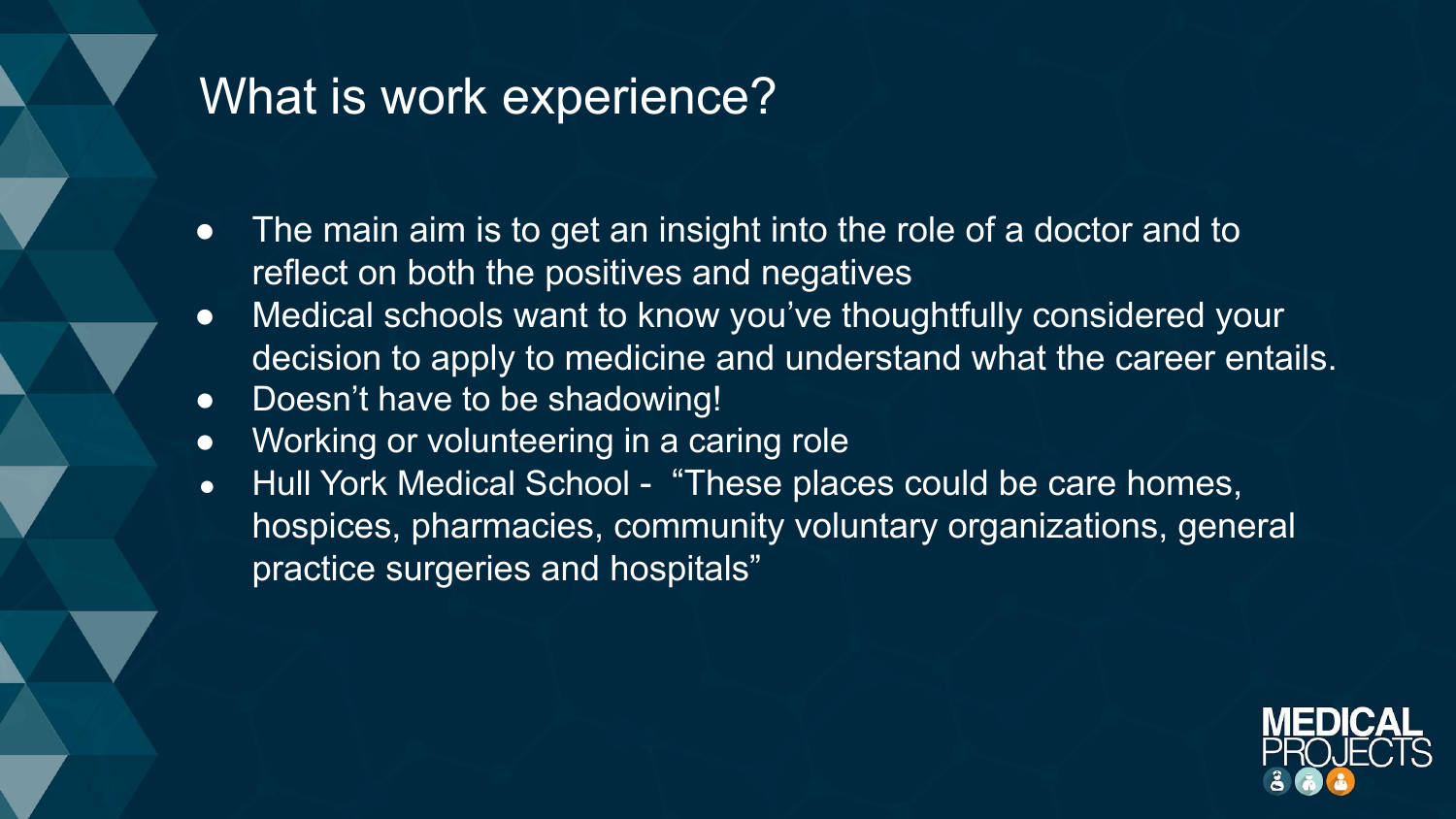# How much work experience do I need?

- No minimum requirements
- You can never have too little work experience!
- What's important is how you reflect
- Universities are continuing to stay more lenient due to Covid

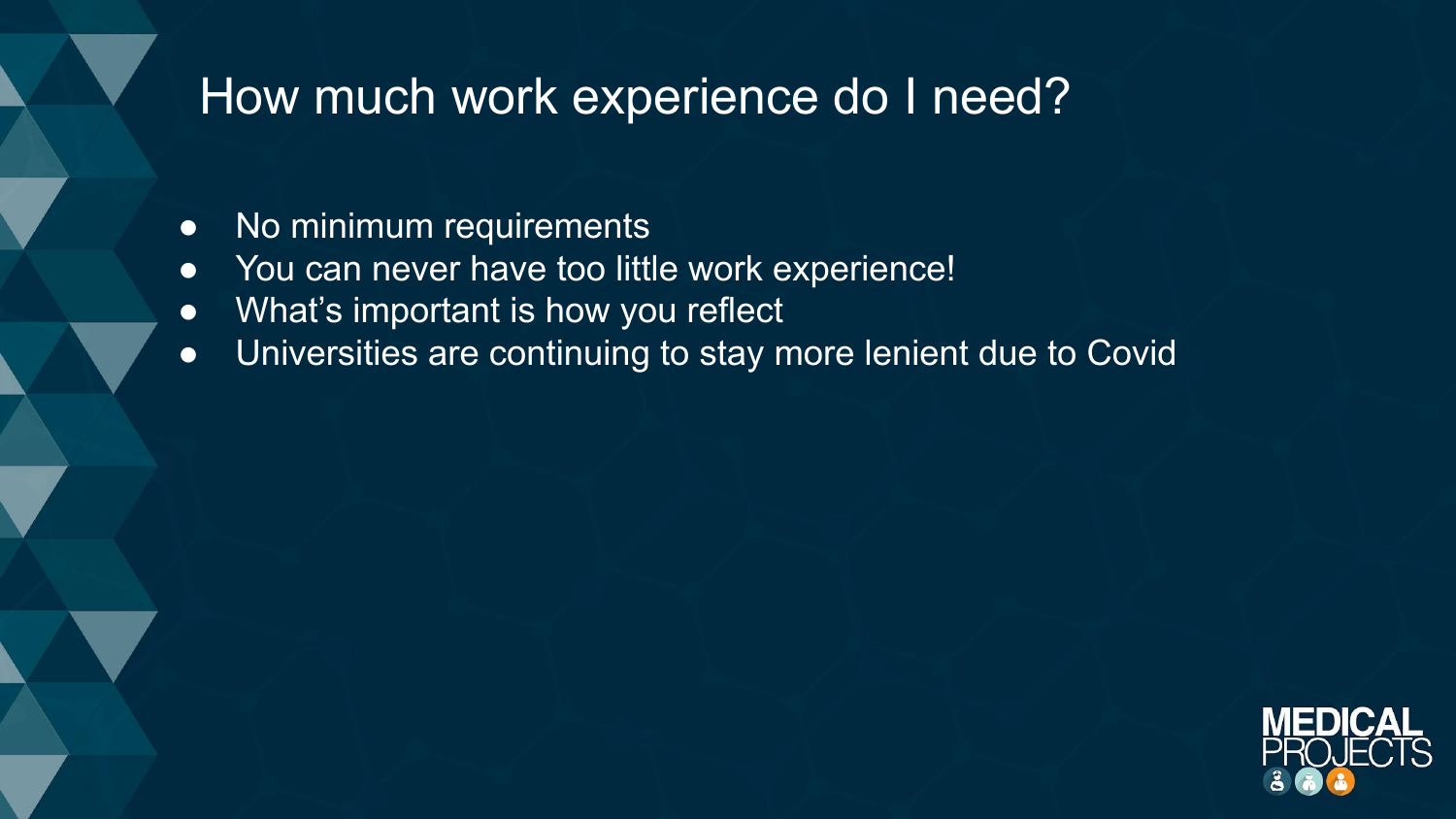### How to get work experience: Shadowing

- Contact family or friends that work in healthcare
- Your local hospital may offer a shadowing programme specific to students
- Ask your school if they have any contacts
- Email a GP practice
- You don't have to shadow a doctor, you can also gain great insight shadowing allied healthcare professionals
- Prepare a CV
- Medical Projects email and call template can help!

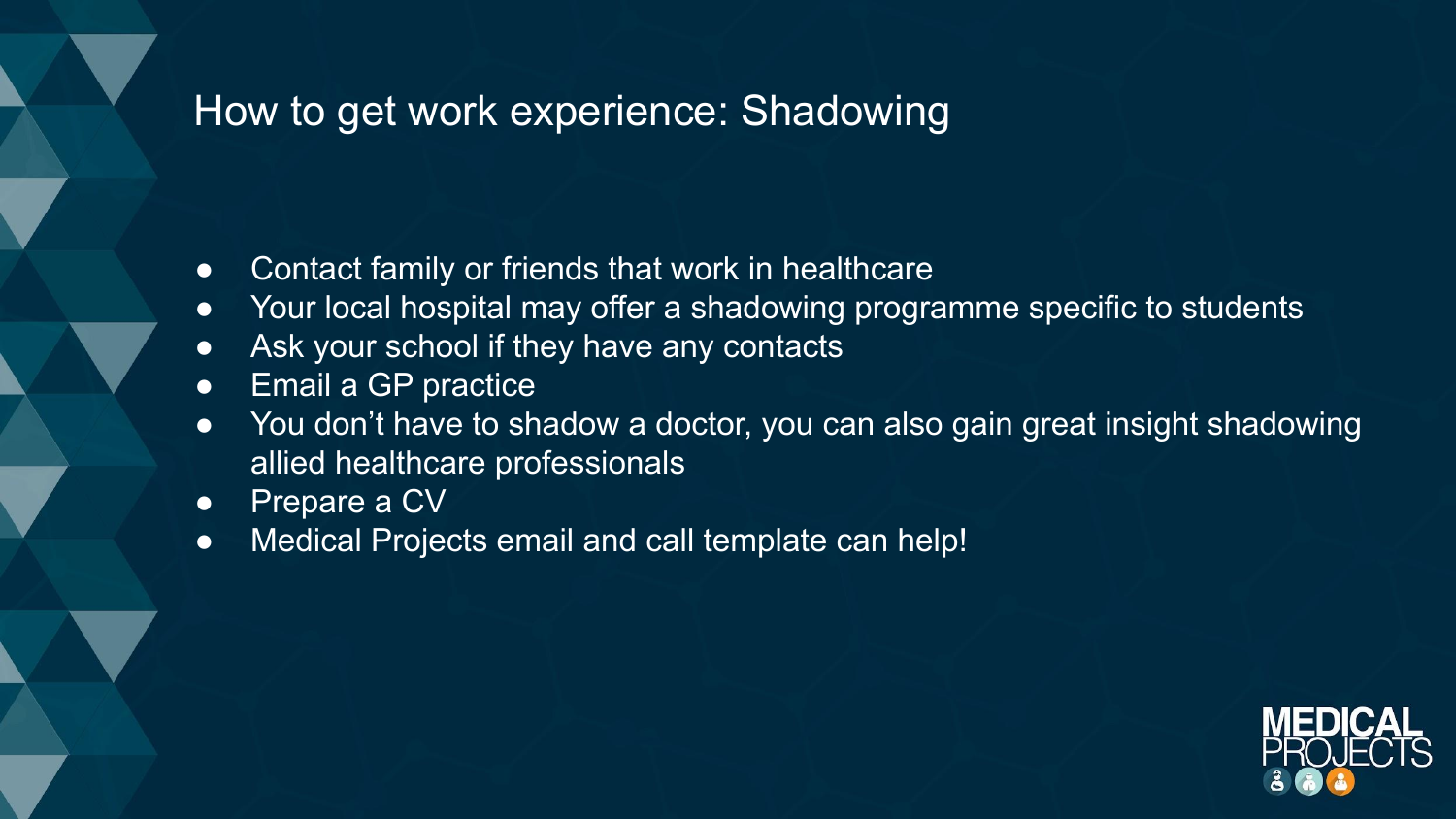### How to get work experience: Volunteering & Paid Work

- Demonstrate long term commitment
- Visit your local NHS organisation website or NHS jobs
- Visit the NCVO website
- Volunteeringmatters.org.uk
- Paid work could be at local pharmacy, a care home or as a healthcare assistant
- Prepare a CV
- You can also reflect on other types of work such as retail as long as you can relate it to medicine e.g. the teamworking aspects.

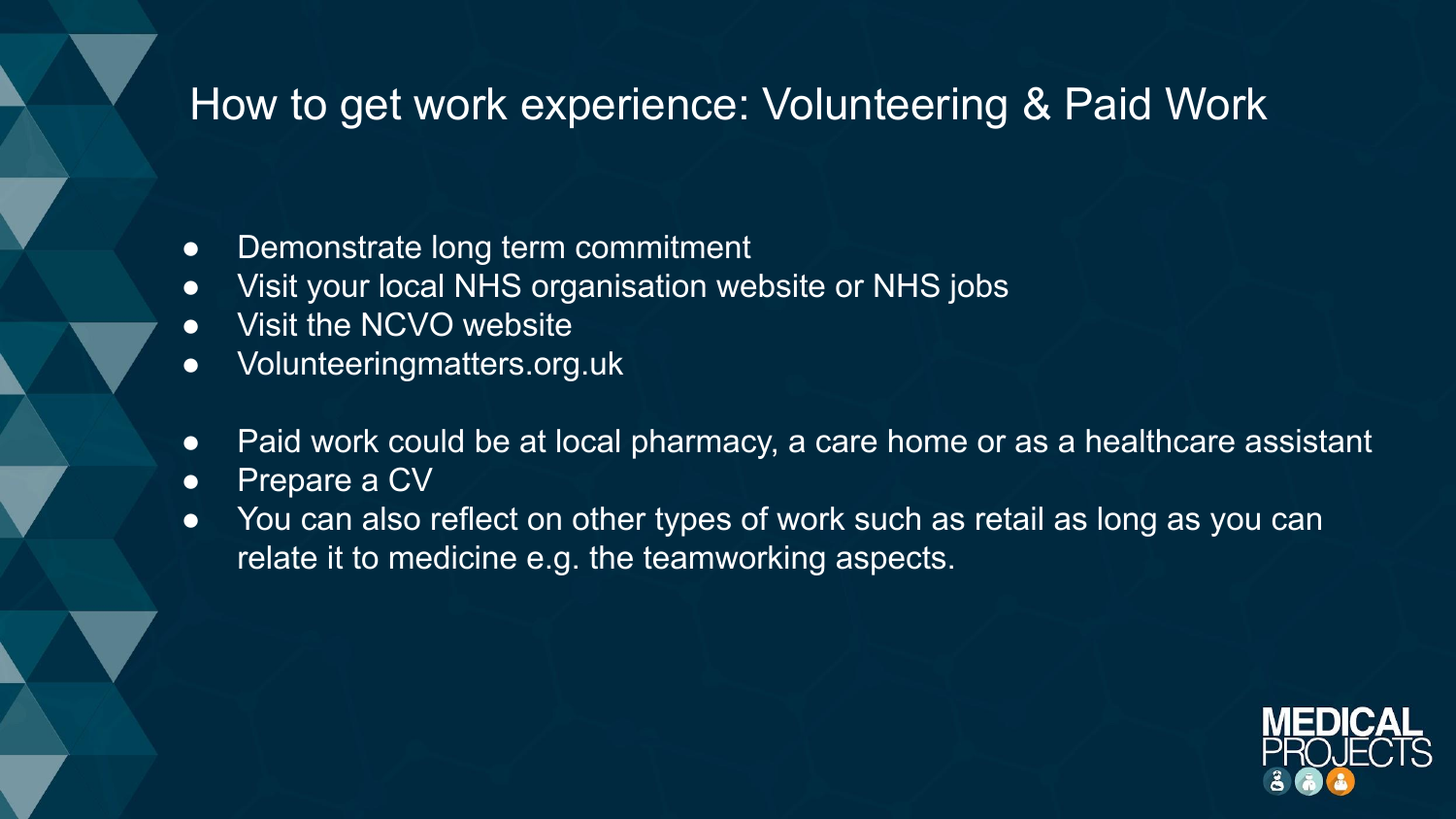### Free Online Work Experience

#### ● Brighton & Sussex Medical School virtual work experience

○ "This course provides a 'virtual' work experience for those looking to apply to medical school. You will be introduced to the NHS before exploring the roles and skill sets of six different medical specialists. Along the way, you will also consider some of the challenges and wider issues doctors face."

<https://bsmsoutreach.thinkific.com/courses/VWE>

#### ● Observe GP

○ "It is a free interactive video platform providing insights into the role of a GP and the wider primary care team" https://www.rcgp.org.uk/training-exams/discover-general-practice/observe-gp.aspx

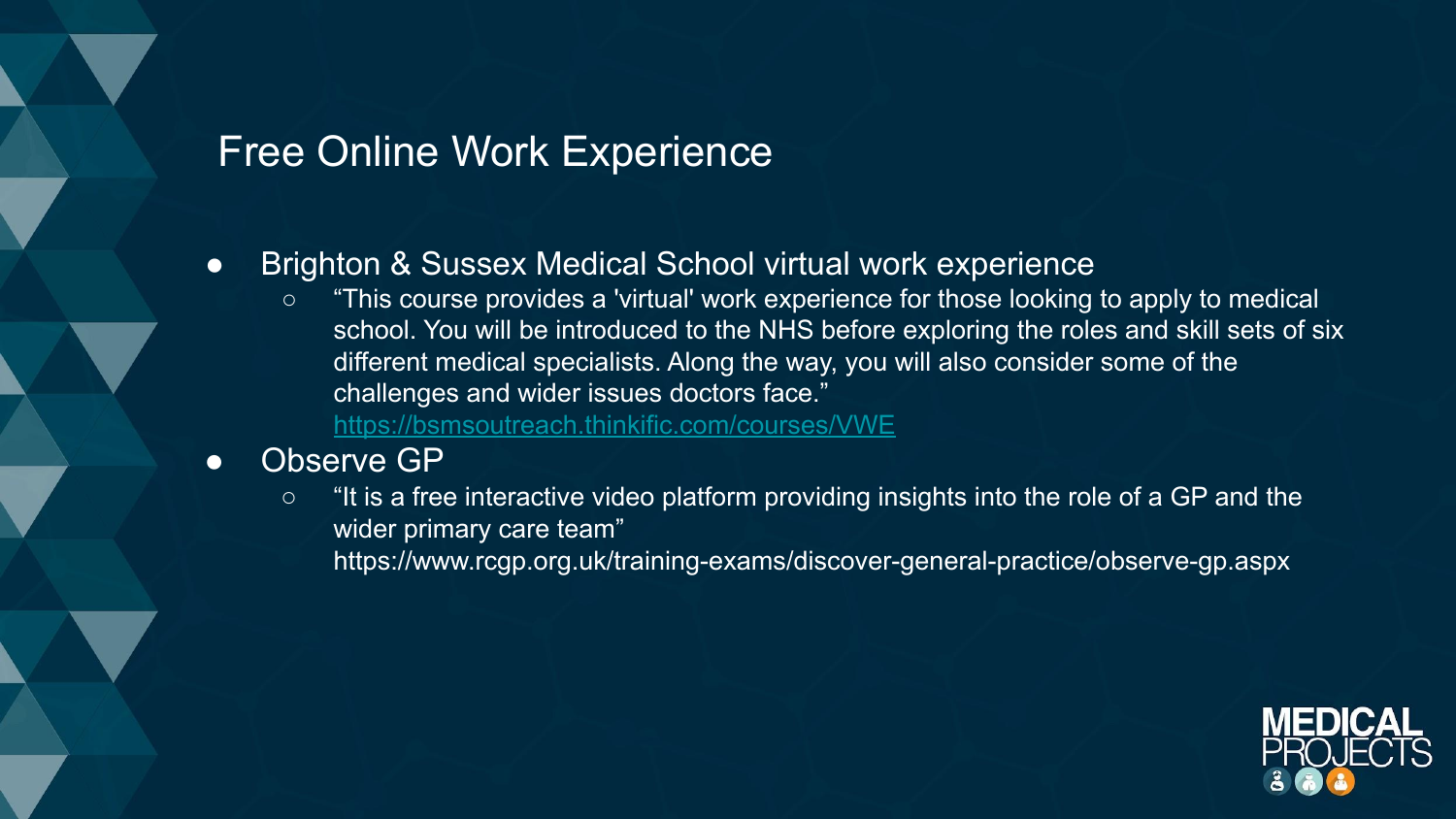### Medical Projects Courses

● UK Medical Work Experience Week - London

Discount Code: MEDICSUMMER300 - £300 London course

- Online Courses
	- Ward Round Live
	- A&E Live
	- Clinical Skills Course

Discount code: WEBINAR15 - 15% off all online course

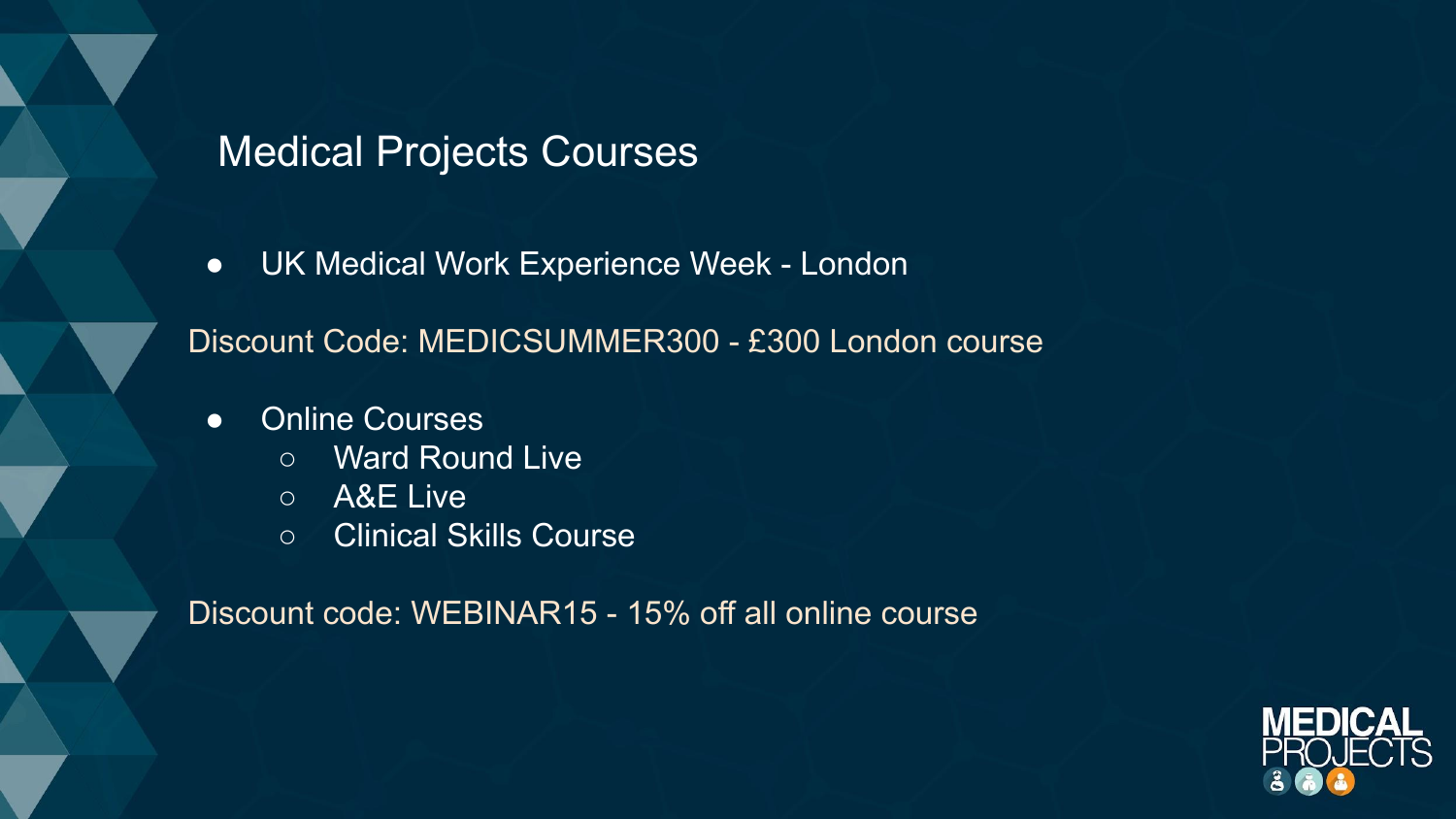## **Reflection**

This is the most important part!!

- What happened?
- How did it make you feel?
- What did you learn from it?
- What will you take away and change for next time?
- Take a notebook with you on your work experience to jot down your thoughts as things happen
- Write a small reflection as soon as you get the chance, it's very hard to reflect on something that happened months ago!
- Use the Medical Projects template gmc-uk.org gmc-uk.org